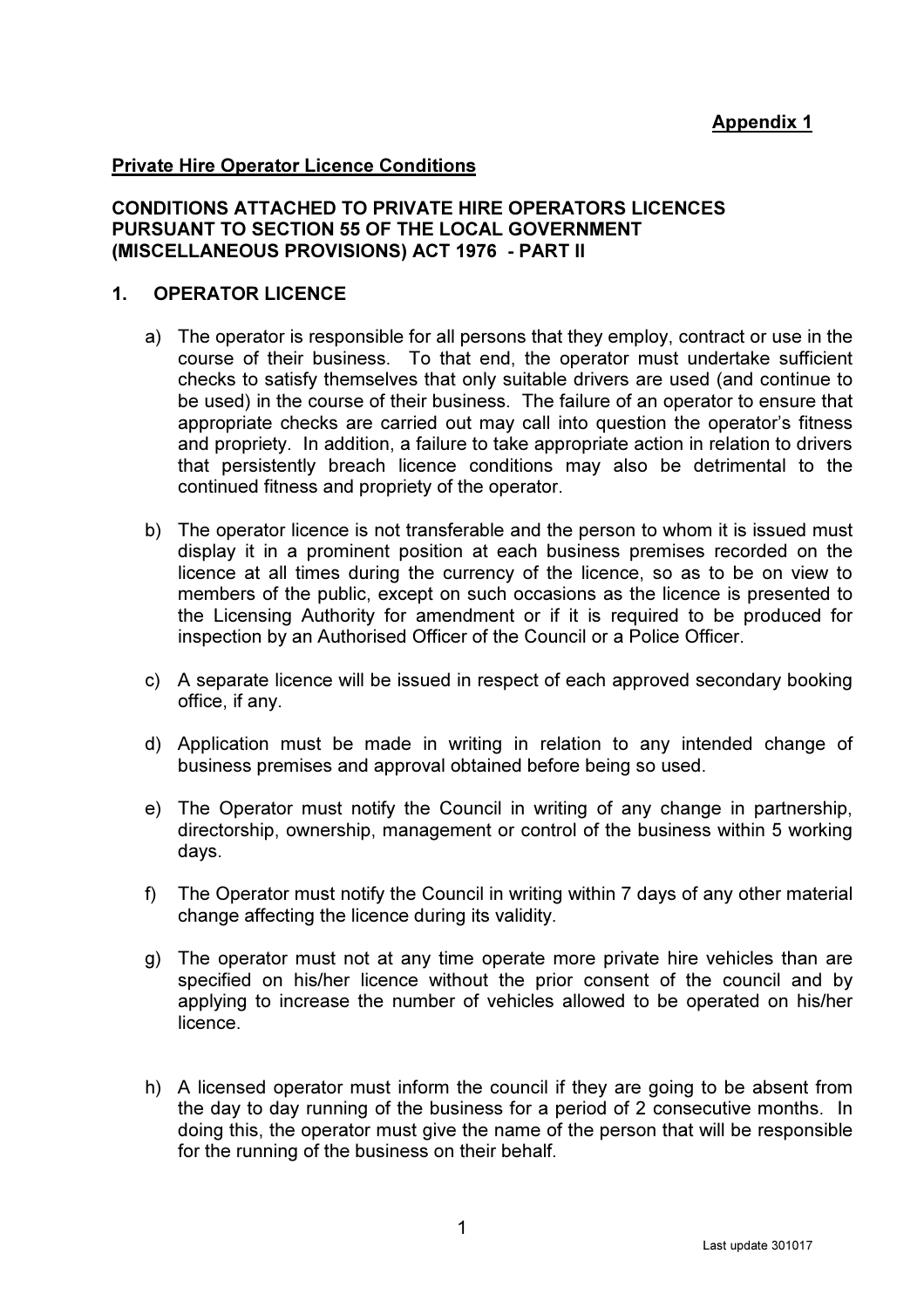i) Operators must conduct their business in accordance with all relevant statutory provisions. This includes health, safety and welfare legislation, environmental legislation and equalities legislation.

## 2. BUSINESS PREMISES

- a) The Operator must only conduct business from the Office at the address specified on the Licence. Any operator wishing to conduct business from any additional address(es) (e.g. secondary booking offices) must make application in writing to the Council's Licensing Office, and await approval from the Licensing Office before making use of any additional premises, in addition to any other consents required. The Council reserves the right for an Authorised Officer to inspect all such premises for suitability and compliance with the requirements of these Conditions.
- b) The Operator must not cause or permit the business premises to be used by any other person(s) for any other purpose than that connected with the conduct or operation of the private hire business. This condition will not apply if the business premises is the residential address of the licensed operator.
- c) The Operator must not conduct his business, nor employ or utilise any person to conduct his business in any premises, the use of which have not been approved by the Council.
- d) The Operator must provide at the business premises an area to which the public have access for the purpose of making a booking for the services of a licensed private hire vehicle, and for the purpose of awaiting the arrival of such vehicle subsequent to any booking. This condition will not apply if the business premises is the residential address of the licensed operator.
- e) If the licensed operator employs any other person to work at the business premises, the premises must be kept clean, adequately lit, heated and ventilated and must conform to all other legal requirements including the legal requirement that no smoking be allowed on the premises under the requirements of the Health Act 2006; the requirements of the Regulatory Reform (Fire Safety) Order 2005 which requires that a fire safety risk assessment is in place at the premises and Health and Safety at Work Regulations.

# 3 RECORD OF BOOKINGS

a) The operator must keep an accurate record of every booking of a private hire vehicle or hackney carriage accepted by him/her. The loss of records by theft or otherwise must be reported to the Council in writing within 24 hours, and also immediately to the police in the event of theft being suspected. Separate records must be kept at each premises from which the Operator conducts business. The records must be kept at all times at the business premises and not removed.

All such records must be in English, permanent, legible and preserved for a period of not less than 12 months following the date of the last entry.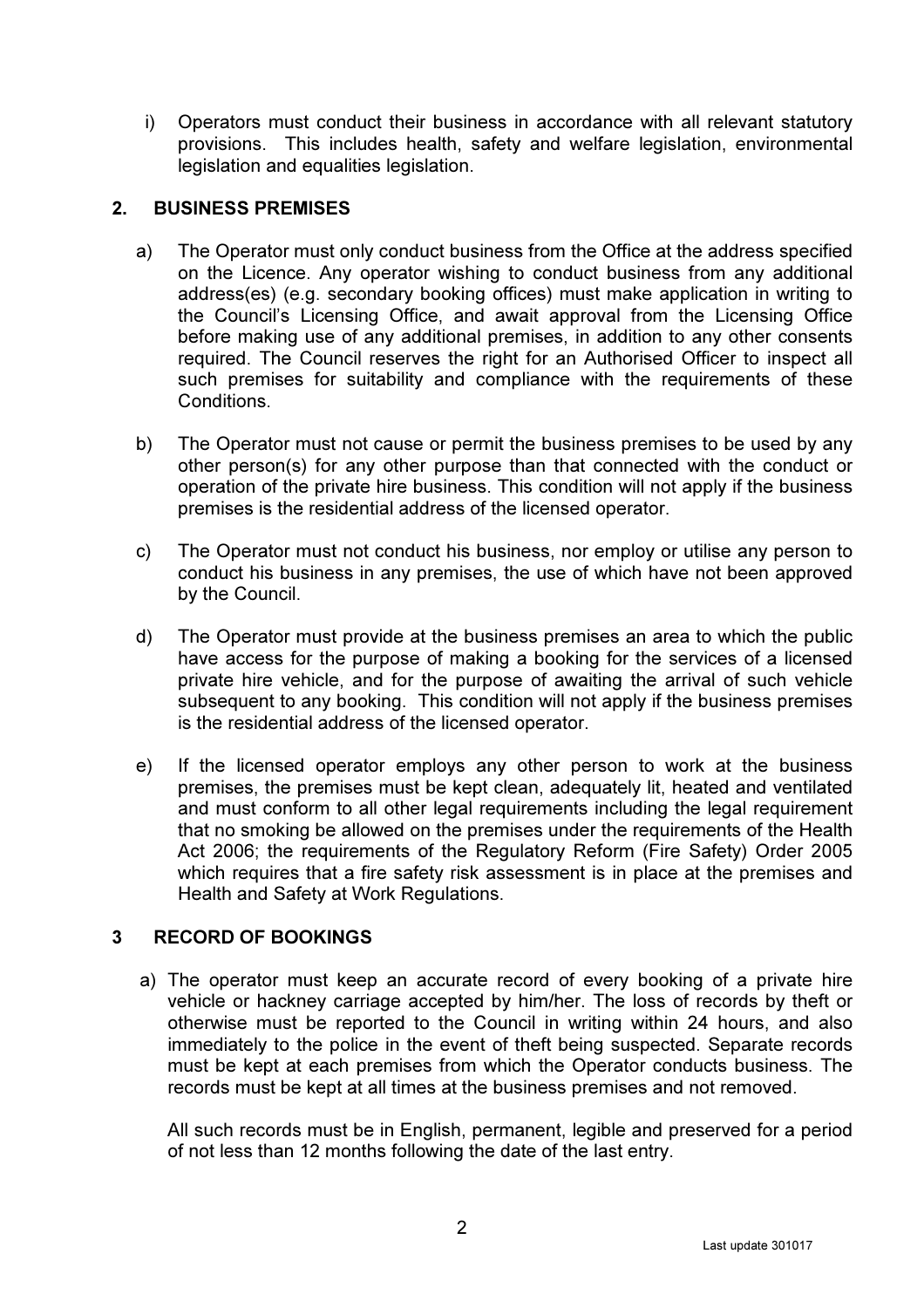Records must be kept in one of the following forms:-

- i. a bound book with consecutively numbered pages (loose leaf registers are not acceptable) or
- ii. on continuous stationery which has been generated in the form of an instantaneous print out by a computerised system. The Operator must ensure that adequate supplies of continuous stationery and ink cartridges are maintained and that the printer is appropriately replenished to ensure that at all time s full and legible booking details are printed, or
- iii. a computerised recording system which automatically generates a permanent entry onto a recordable CD or DVD at the same time the booking is entered onto the system. Satisfactory certification from the program supplier/installers must be produced to the Council before using any such system for the recording of bookings required by law to be maintained. Such certification must confirm that the system stored or recorded is tamperproof; and once, inputted cannot be altered, amended, deleted or added to in any way. Any change to the recording system must only be by way of prior written agreement from the Council.
- iv. The removable CD/DVD must be changed on the first day of every month and kept in a secure place at the premises for production on demand by the Police or an Authorised Officer.
- b) In respect of whichever system is used the Operator must, at the time the booking is taken, enter therein:
	- i. the date and time the booking was received, any subsequent cancellation, and the signature (or in the case of a computer system, the identity) of the person taking the booking;
	- ii. the name and address of the hirer;
	- iii. the time of the journey, together with the journey date if different from the booking date; the address or name of the premises from which it is to commence (ie the point of pick up of the passenger(s)) and the address or place of destination;
	- iv. the private hire/hackney carriage plate number of the vehicle to be used for the journey (personal code systems are not acceptable);
	- v. the badge number of the driver of the vehicle used;
	- vi. remarks (including details of any sub-contracting to another licensed operator).
- c) Where any bookings are sub contracted either by the operator to another licensed operator or are accepted by the operator from another operator a full record of the booking (in line with 3b above) and notes must be included; including the name of the sub contractor and contact information)
- d) No alterations to records may be made any amendment must be made to the original record by way of an addition.
- e) Entries in the bound book, or on the digital copy generated by a computerised system, must cover a 24 hour period and must contain information in relation to only one private hire firm and no details in connection with the bookings of other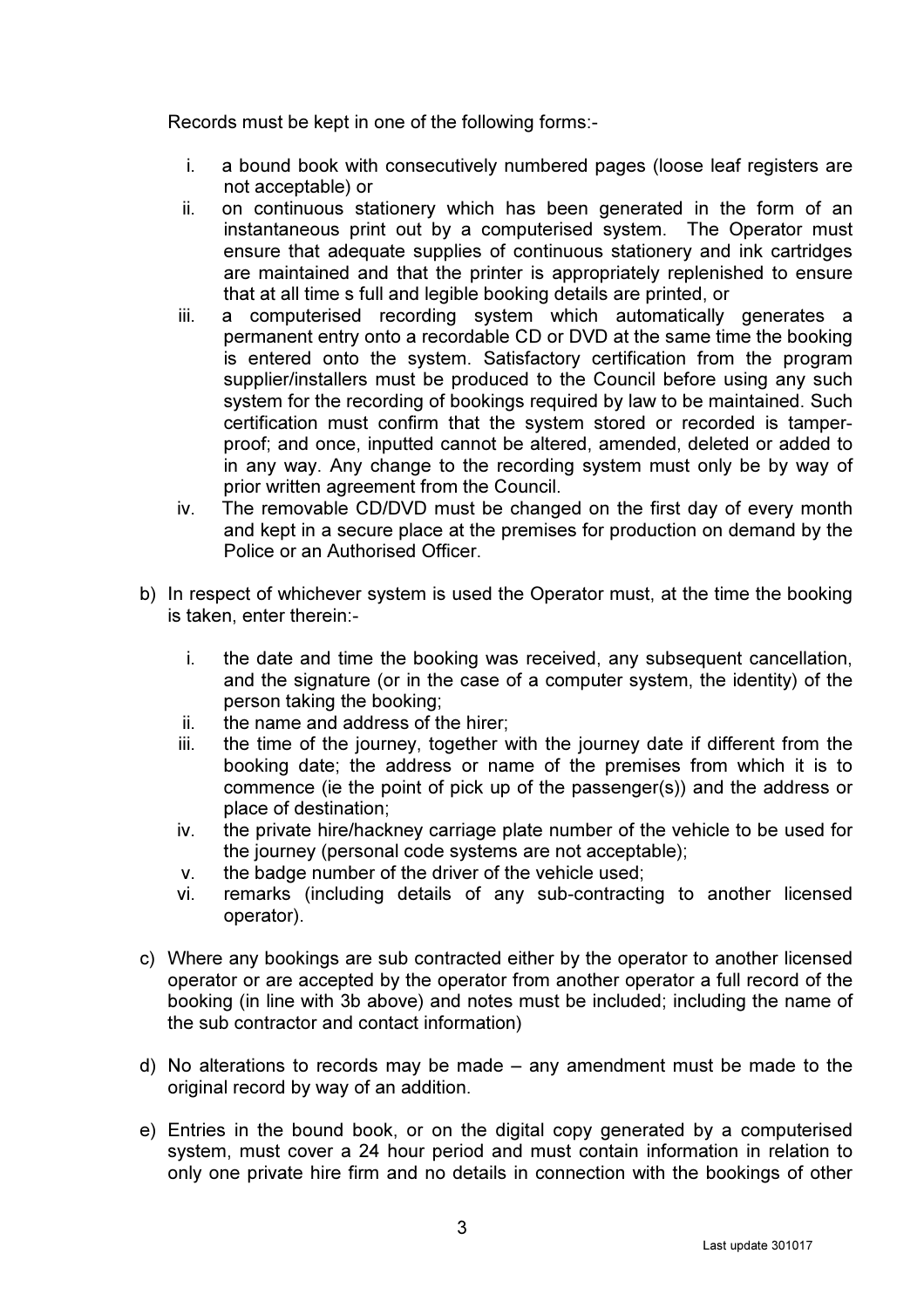private hire firms. The Operator must ensure that any booking clerk involved is competent in the recording of bookings and operating the system used.

- f) The records of bookings must be maintained and kept up to date at all times and must be made available for inspection at all reasonable times without notice by any duly Authorised Officer of the Council or any Police Officer. Such Officers must be permitted to photograph and / or remove such records howsoever kept from the premises is so required.
- g) The Operator must ensure that any personal information obtained during the course of their business is stored securely, and only retained for as long as is absolutely necessary. Access to this information must be restricted to only those persons who will use it for the purpose for which it has been collected.

 Personal information must not be used for any other purpose other than that for which it was collected without the express permission of the individual to which the information relates.

 For example, telephone numbers provided by customers so that they can be alerted / updated by SMS text message with regard to a booking they have made must only be used for this purpose. The information must not be retained by the Operator after the text message has been sent, and / or used for any other purpose (such as unsolicited marketing calls).

h) The Operator must keep records of the particulars of all private hire vehicles and drivers operated by him/her. Such records must include details of the owners, registration numbers and drivers of such vehicles, together with any radio communications equipment fitted.

The Operator must keep these records for a period of two years from the date on which the driver first commenced driving for the Operator.

### 4 GENERAL CONDITIONS

- a) The Operator must not operate a private hire vehicle / hackney carriage unless the vehicle and driver are licensed by Rotherham MBC. The Operator must personally examine vehicle licences and insurance certificates to satisfy himself / herself as to their validity.
- b) The Operator must not fail or refuse to accept a booking by or on behalf of a disabled person accompanied by an 'assistance dog' when the reason for failure or refusal is that the disabled person will be accompanied by the 'assistance dog'.
- c) The Operator must not accept any booking for a particular private hire vehicle / hackney carriage which would require that vehicle to carry more passengers that is licensed to carry.
- d) The Operator must not operate a private hire vehicle / hackney carriage without the driver thereof being licensed by Rotherham MBC. The Operator must personally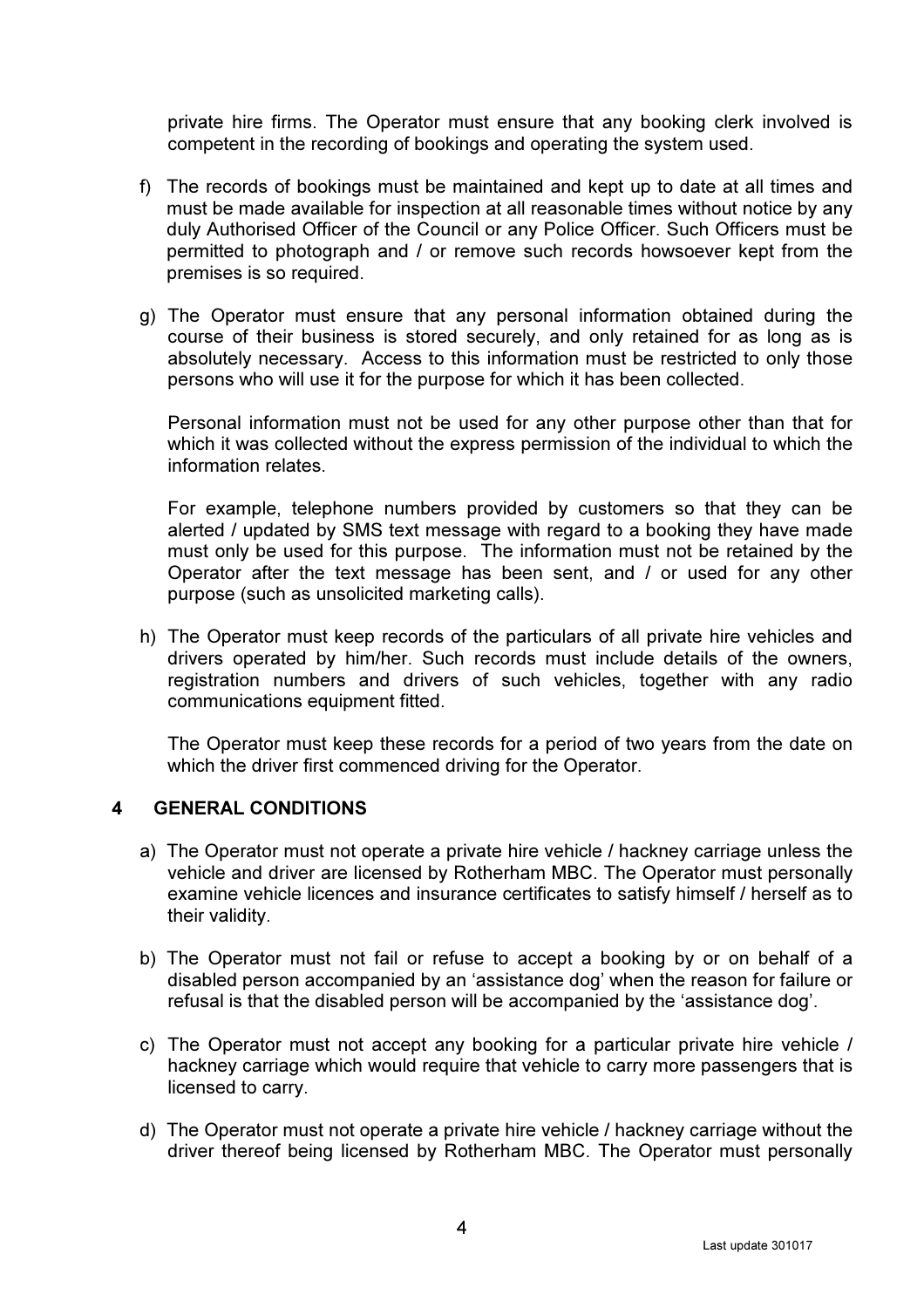examine the drivers' licences issued by the Council and satisfy himself / herself as to their validity.

- e) The Operator must bring to the attention of all drivers their legal obligations regarding the use of seat belts by both adults and children under 14 years of age.
- f) The Operator must bring to the attention of all drivers their legal obligation regarding no smoking in vehicles under the Health Act 2006.
- g) The Operator must ensure that all drivers are aware of their obligations under any other legislation relevant to the work of a private hire vehicle.
- h) The Operator must ensure that all licensed drivers who carry out work on behalf of their company act in a civil and orderly manner both towards customers and any other member of the public.
- i) The operator must provide a prompt, efficient and reliable service to members of the public at all reasonable times and, for this purpose, must in particular:
	- a. Ensure that when a private hire vehicle has been hired to be in attendance at an appointed time and place, the vehicle must, unless delayed or prevented by sufficient cause, punctually attend at the appointed time and place.
	- b. Behave in orderly and civil manner and must take all reasonable precautions to ensure the safety of all persons conveyed in licensed vehicles operating from his/her office premises.
- j) Only equipment licensed by the Department for Business Innovation and Skills (BIS)) must be used for the purpose of conducting the business authorised by this licence. The BIS licence must be produced on request to the Police or an Authorised Officer. CB apparatus must not be used in connection with any private hire booking at any operating address or in any private hire vehicle/hackney carriage available from such operating base.
- k) The use of scanner equipment is prohibited.
- l) Any advertising of the Operator's business, no matter in what form, must include the Operator's name and/or trade name as approved by the Council in accordance with the name entered on the Operator's Licence issued by the Council.
- m) The Operator must not trade under any name for private hire purposes unless such trade name has been approved by the Council and has accordingly been entered on the Private Hire Operator's Licence issued by the Council.
- n) The operator must supply a copy of advertising materials to the Council for recording on file.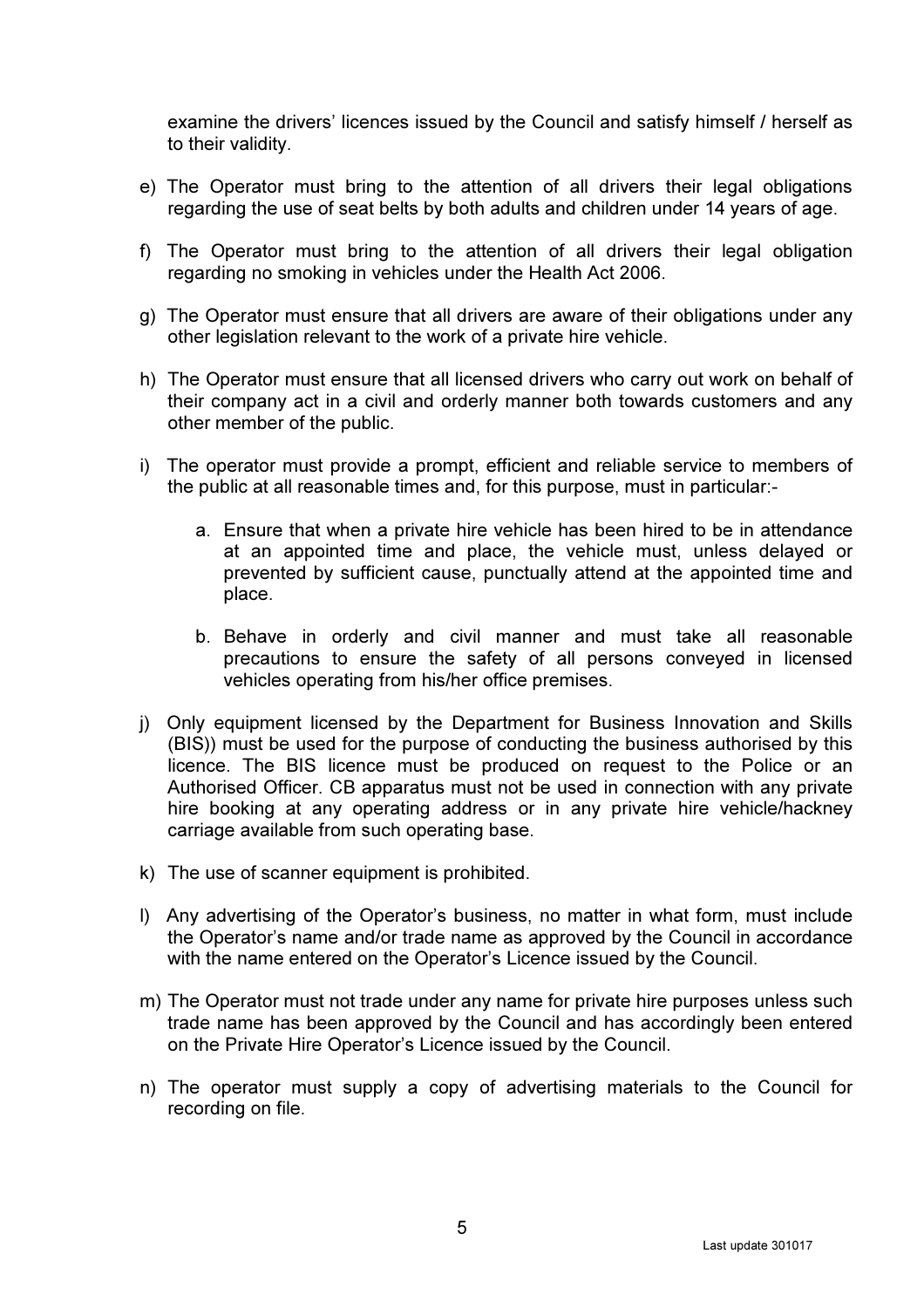- o) The operator must ensure that all advertising materials comply with Advertising Standards Authority requirements and do not contain offensive, misleading or potentially inflammatory wording which could be seen as defamatory.
- p) The Operator must ensure that Public Liability Insurance is in force throughout the validity of the licence for each and every operating base open to the public to a minimum cover of £2 million. Certification must be produced on demand to the Licensing Office or any Authorised Officer.
- q) The Operator must affix a properly printed notice in a prominent position inside the business premises, so as to be easily read by any person seeking to hire a private hire vehicle/hackney carriage, stating that any complaints regarding a hiring relating to his/her business should be addressed to:

## Rotherham MBC Licensing, Riverside House, Main Street, Rotherham, S60 1AE.

Such notice must also state that the Council does not control the fares for private hire vehicles and that, in the absence of any fare scale published by the Operator, the fare should be agreed before the journey commences. Any fare scale in operation must be on prominent public display and be an accurate reflection of the charge, including any specific additions i.e. Bank Holidays and after midnight loading (including any waiting times) which the customer may be expected to pay.

- r) The operator must notify the Council in writing within 5 working days (or 3 working days in the case of arrest) providing full details of any conviction, binding over, caution, warning, reprimand or arrest for any matter (whether or not charged) imposed on him / her (or if the Operator is a Company or Partnership on any of the Directors, Secretary or Partners) during the period of the licence.
- s) The Operator must notify the Council in writing within 7 days of any change of home address whether permanent or temporary.
- t) Where any property is left by a customer in the business premises, or in any vehicle used for any hiring and placed in the Operator's safekeeping by the driver thereof. The Operator must endeavour to arrange to return such property to its rightful owner, failing which it must be dealt with in accordance with legal requirements and handed in as found property to the Police within 24 hours.
- u) The operator must not, by him/herself, his agents, or any other person importune, or cause or permit to be importuned any person by calling out or by any other means whatsoever to hire any of the licensed vehicles under his control.
- v) operator must not cause or permit the private hire vehicle licence plate or any notices that are required to be displayed on the inside or outside of a private hire vehicle to be:-
	- Concealed from public view
	- Defaced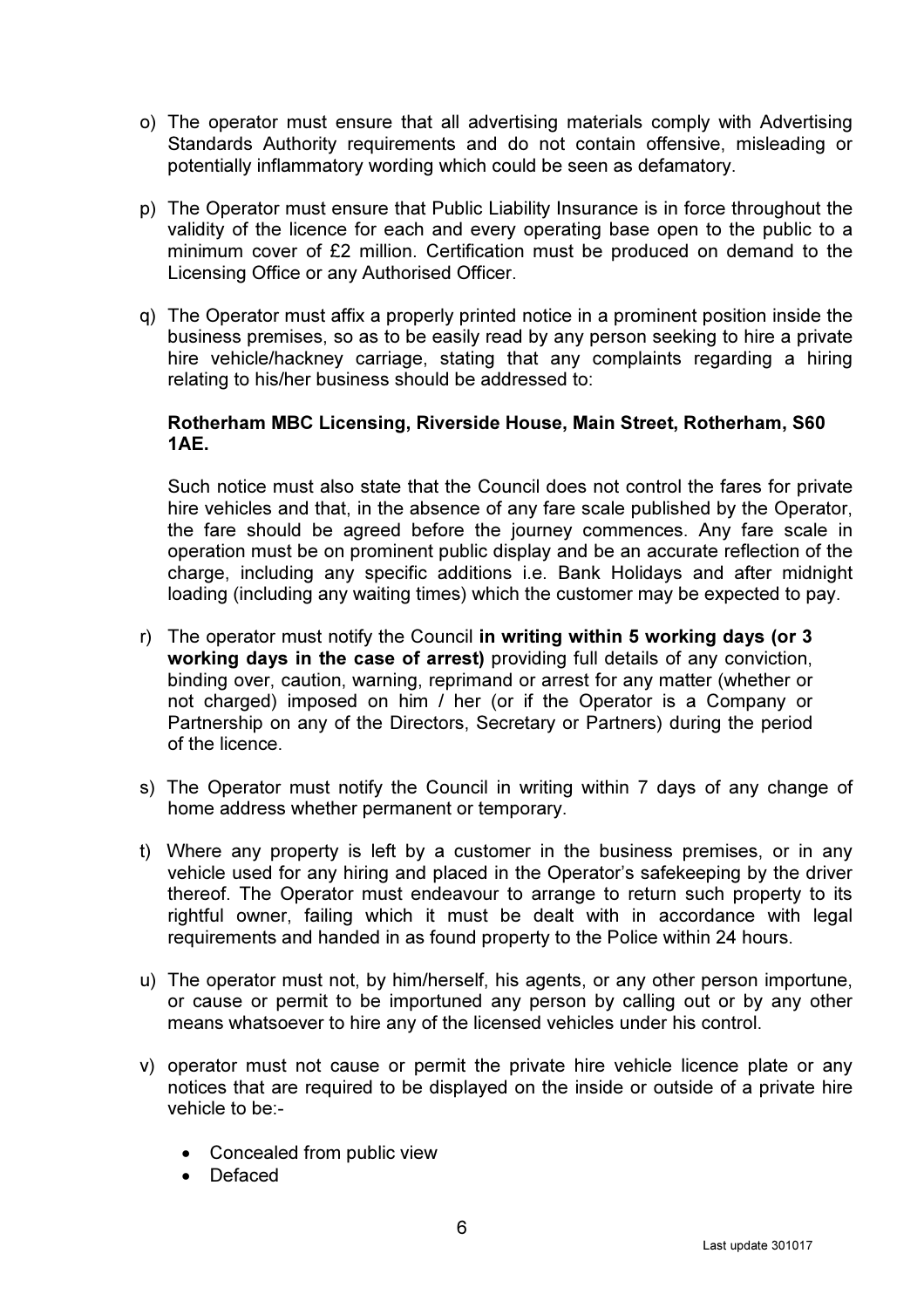• Disfigured

The operator must also ensure that the licence plate and notices are always legible and displayed in accordance with the conditions of the private hire vehicle licence.

w) All licence holders must subscribe to the Disclosure and Barring Service Online Update Service. Any costs associated with maintaining this subscription must be met by the licence holder.

The licence holder must give permission for the council to undertake checks of their DBS status should the council consider it necessary to do so. The council will use the update service to monitor the criminal record of licence holders.

- x) The operator must notify the Council within five working days if any driver is subject to the operators internal disciplinary processes or any other action that results in the driver being permanently or temporarily removed from the operator's system of allocating work to the driver.
- y) Any passenger that makes a complaint to the operator regarding the conduct of a driver that they operate (or operated at the time of the conduct) must be informed that they should also make the Council, and if appropriate the police, aware of their complaint.
- z) The Operator must notify the council without delay if the operator receives a complaint about a driver operated by them if the complaint relates to any of the following – allegations of sexual impropriety (including the use of sexualised language), violence (including verbal aggression), theft and any other serious misconduct (including motoring related matters).
- aa) Operators must not use, or facilitate the use of, any software, technology or other device that is capable of impeding the lawful activities of enforcement agencies or the regulatory activity of the Council. Such software would include Greyball and similar technologies.